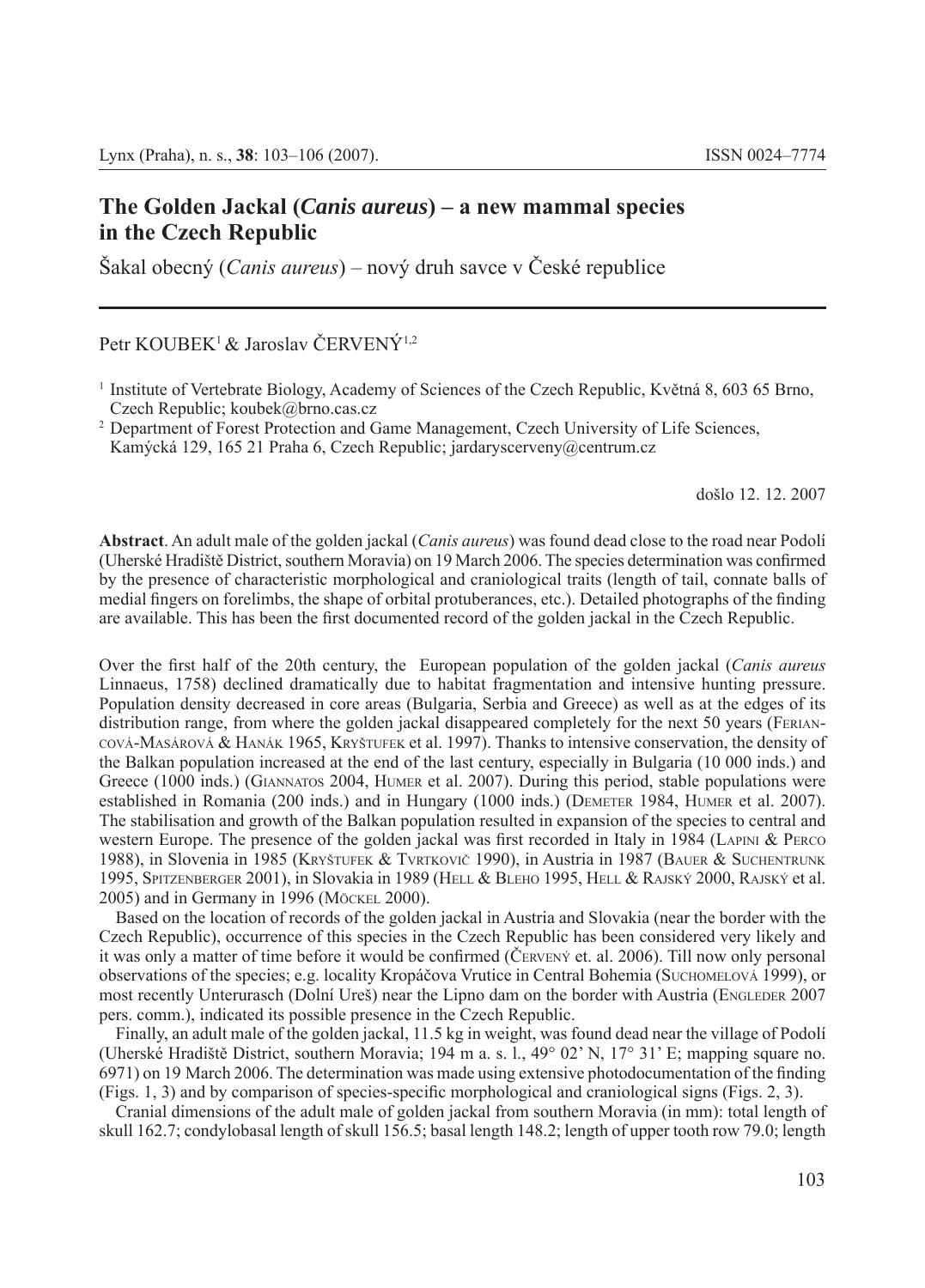

Fig. 1. A dead adult male of golden jackal (*Canis aureus*) from Podolí, southern Moravia; photo by J. NOVOTNÝ.

Obr. 1. Uhynulý adultní samec šakala obecného (*Canis aureus*) z Podolí. Foto J. NOVOTNÝ.



Fig 2. Skull of golden jackal (*Canis aureus*) from Podolí, southern Moravia; photo by J. ČERVENÝ. Obr. 2. Lebka šakala obecného (*Canis aureus*) z Podolí. Foto J. ČERVENÝ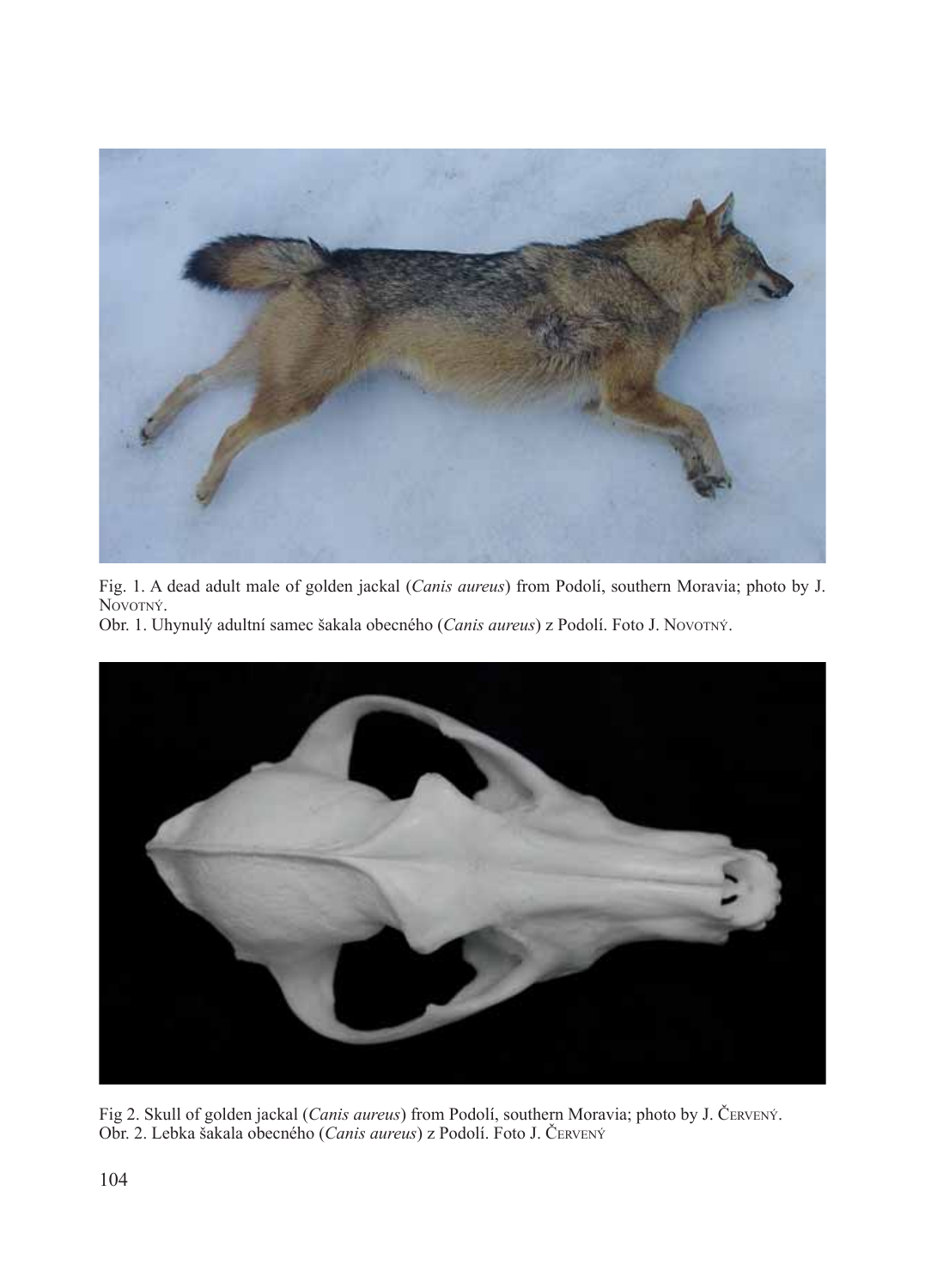

Fig. 3. The connate balls of the medial fingers on forelimbs of golden jackal (*Canis aureus*) from Podolí, southern Moravia; photo by J. NOVOTNÝ.

Obr. 3. Srostlá bříška prostředních prstů na předních končetinách šakala obecného (*Canis aureus*) z Podolí. Foto J. NOVOTNÝ.

of palate 76.6; length of nasalia 67.9; zygomatic width 89.7; width of neurocranium 50.0; interorbital width 27.2; width of processus supraorbitalis 43.3; mandible length 125.0; mandible high 51.6; length of lower tooth row 79.3.

## SOUHRN

Dne 19. 3. 2006 byla v ranních hodinách v blízkosti silniční komunikace v kú. Podolí (okr. Uherské Hradiště, 194 m n. m., 49° 02' N, 17° 31' E; mapovací kvadrát – 6971) nalezen kadáver dospělého samce šakala obecného (*Canis aureus*) vážícího 11,5 kg. Druhová determinace byla potvrzena přítomností charakteristických tělesných a lebečních znaků (délka ocasu, srostlá bříška prostředních prstů na předních končetinách, tvar proximální části nosních kostí, tvar orbitálních výběžků aj.). K disposici je dokonalá fotodokumentace nalezeného jedince. Na základě zjištěných skutečností lze konstatovat, že se jedná o první doložený případ výskytu šakala obecného v České republice.

## **REFERENCES**

BAUER K. & SUCHENTRUNK F., 1995: Weitere Ausbreitung des Goldschakals *Canis aureus* L., 1758 in Österreich. *Ztschr*. *Säugetierk*., **60**: 307–309.

- ČERVENÝ J., ANDĚRA M., KOUBEK P. & BUFKA L., 2006: Změny rozšíření našich savců na začátku 21. století. *Ochrana přírody*, **61**: 12–19 (in Czech, with a summary in English).
- DEMETER A., 1984: Recent records of rare or non-resident large carnivores in Hungary. *Vertebrata Hungarica*, **22**: 65–71.